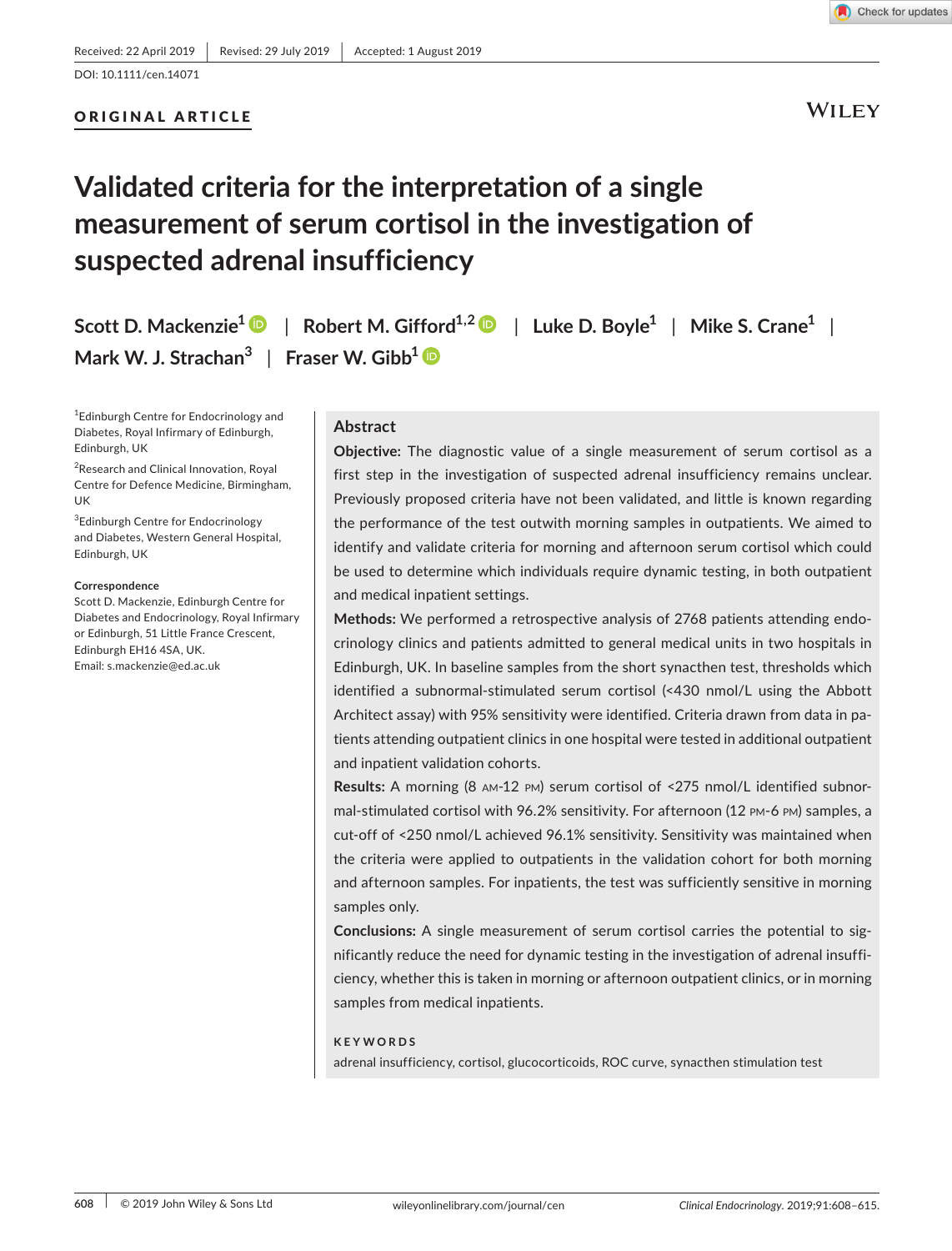# **1** | **INTRODUCTION**

The short synacthen test (SST), comprising measurement of serum cortisol before and typically 30 minutes after the intramuscular injec‐ tion of 250 µg ACTH<sub>1-24</sub> (Synacthen<sup>®</sup>), is widely used in the diagnosis of adrenal insufficiency (AI). In comparison with the gold standard in‐ sulin tolerance test, the SST is less dangerous and demanding, and has been well validated.<sup>1,2</sup> However, it still carries a small risk of severe hypersensitivity reactions, $^3$  resulting in a Society for Endocrinology recommendation that the test is only performed in units where im‐ mediate resuscitation facilities are available. $^{\text{4}}$  Use of the SST as a firstline test in the investigation of suspected AI also carries significant resource implications, brought to light by well‐documented periods of shortage of Synacthen in 2014 and again currently, resulting in a recent price rise to £60 in the UK per 250  $\mu$ g vial.<sup>5</sup> The requirement for supervision by experienced staff adds a further cost to the test.

A single measurement of serum cortisol as an initial step in the investigation of AI therefore carries a number of advantages over dynamic testing. Although extensively studied,<sup>6-18</sup> this remains a contentious approach, and reports of its diagnostic utility, and sug‐ gested thresholds, vary considerably. This may reflect challenges in interpreting single measurements of serum cortisol due to its circadian and ultradian variability, $19$  assay variation, $17$  and the relative rarity of the condition relative to the size of the population tested, meaning a large cohort is required to draw reliable conclusions. Limitations of the existing literature also include the lack of valida‐ tion of proposed criteria in additional cohorts. Furthermore, existing studies allow conclusions to be drawn in the relatively confined clini‐ cal setting of outpatients attending in the morning. The performance of the test in samples drawn in the afternoon has not been tested, and relatively little is known about the value of the test in the inpatient setting.<sup>16,18</sup>

We aimed to identify thresholds for basal serum cortisol that would be of use in determining which patients require further investigation to confirm or refute AI, and to determine the impact such a strategy on the requirement for dynamic testing. Additionally, we aimed to compare the performance of serum cortisol measured in morning and afternoon samples. Finally, our study aimed to validate proposed criteria using a second outpatient cohort, and a third cohort comprising general medical inpatients.

# **2** | **SUBJECTS AND METHODS**

As this was a retrospective study of de-identified patient data, ethics approval was not required. Analysis of 1624 SSTs, performed between 2011 and 2014, was undertaken in 1222 patients attending general en‐ docrine clinics at the Western General Hospital, Edinburgh, UK (deriva‐ tion cohort). Demographic data and information on the indication for the SST were collected by review of electronic case records. Serum cortisol was measured before and 30 minutes after intramuscular administration of ACTH<sub>1-24</sub> (Synacthen<sup>®</sup>) 250 µg. For individuals prescribed oral glucocorticoid replacement, this was withheld on the day of testing. Criteria were proposed to define upper cut-offs for morning (8 am‐12 pm) and afternoon (12 pm‐6 pm) baseline serum cortisol which were >95% sensitive for the detection of a subnormal-stimulated cortisol. Individuals with a basal cortisol <50 nmol/L were assumed to have a subnormal‐stimulated cortisol in keeping with AI, and the accuracy of this assumption was tested. The proportion of individuals lying between these two thresholds, and thus requiring confirmatory testing, was used to assess the impact of such a strategy on the number of SSTs required.

To assess the external validity of the proposed cut‐offs, we tested these criteria in two validation cohorts. The criteria were applied retrospectively to 873 SSTs undertaken in 770 individuals attending

|                                                 |                                  |                       | <b>Derivation cohort</b> |                                  |                       | <b>Outpatient validation cohort</b> |                          | Inpatient validation cohort |                       |
|-------------------------------------------------|----------------------------------|-----------------------|--------------------------|----------------------------------|-----------------------|-------------------------------------|--------------------------|-----------------------------|-----------------------|
| N (total patients)                              |                                  | 1222                  |                          |                                  | 770                   |                                     | 776                      |                             |                       |
| N (total SSTs)                                  |                                  | 1624                  |                          |                                  | 873                   |                                     | 804                      |                             |                       |
| N (AM SSTs)                                     |                                  | 820                   |                          |                                  | 326                   |                                     | 389                      |                             |                       |
| N (PM SSTs)                                     |                                  | 804                   |                          |                                  | 547                   |                                     | 415                      |                             |                       |
| Male/female n (%)                               |                                  |                       | 770/854 (47.4/52.6)      |                                  | 380/493 (43.5/56.5)   |                                     |                          | 351/453 (43.7/56.3)         |                       |
| Age (mean $\pm$ SD)                             |                                  | $49.2 \pm 17.0$       |                          |                                  | $48.7 \pm 17.4$       |                                     |                          | $69.2 \pm 17.2$             |                       |
|                                                 | <b>Total</b>                     | AM                    | <b>PM</b>                | <b>Total</b>                     | AM                    | <b>PM</b>                           | <b>Total</b>             | <b>AM</b>                   | <b>PM</b>             |
| Serum cortisol nM (median, IQR)                 |                                  |                       |                          |                                  |                       |                                     |                          |                             |                       |
| <b>Baseline</b>                                 | $240 \pm 128$                    | $265 \pm 140$         | $213 \pm 113$            | $240 \pm 136$                    | $256 \pm 158$         | $232 \pm 145$                       | $340 \pm 202$            | $351 \pm 181$               | $322 \pm 217$         |
| 30 min                                          | $551 \pm 152$                    | $544 \pm 161$         | $555 \pm 129$            | $577 \pm 150$                    | $573 \pm 181$         | $579 \pm 133$                       | $653 \pm 221$            | $639 \pm 255$               | $664 \pm 239$         |
| Proportion<br>failing SST,<br>$n (\%)$          | 233(14.3)                        | 156 (19.0)            | 77 (9.6)                 | 127(14.5)                        | 69(21.2)              | 58 (10.6)                           | 76 (9.5)                 | 39(10.0)                    | 37(8.9)               |
| Time of base-<br>line sample<br>(mean $\pm$ SD) | $12:41 \pm$<br>$152 \text{ min}$ | $10:22 \pm$<br>50 min | $15:03 \pm$<br>$69$ min  | $13:12 \pm$<br>$162 \text{ min}$ | $10:06 \pm$<br>56 min | $15:02 \pm$<br>97 min               | $12:25 \pm$<br>$159$ min | $10:09 \pm$<br>85 min       | $14:31 \pm$<br>96 min |

#### TABLE 1 Cohort characteristics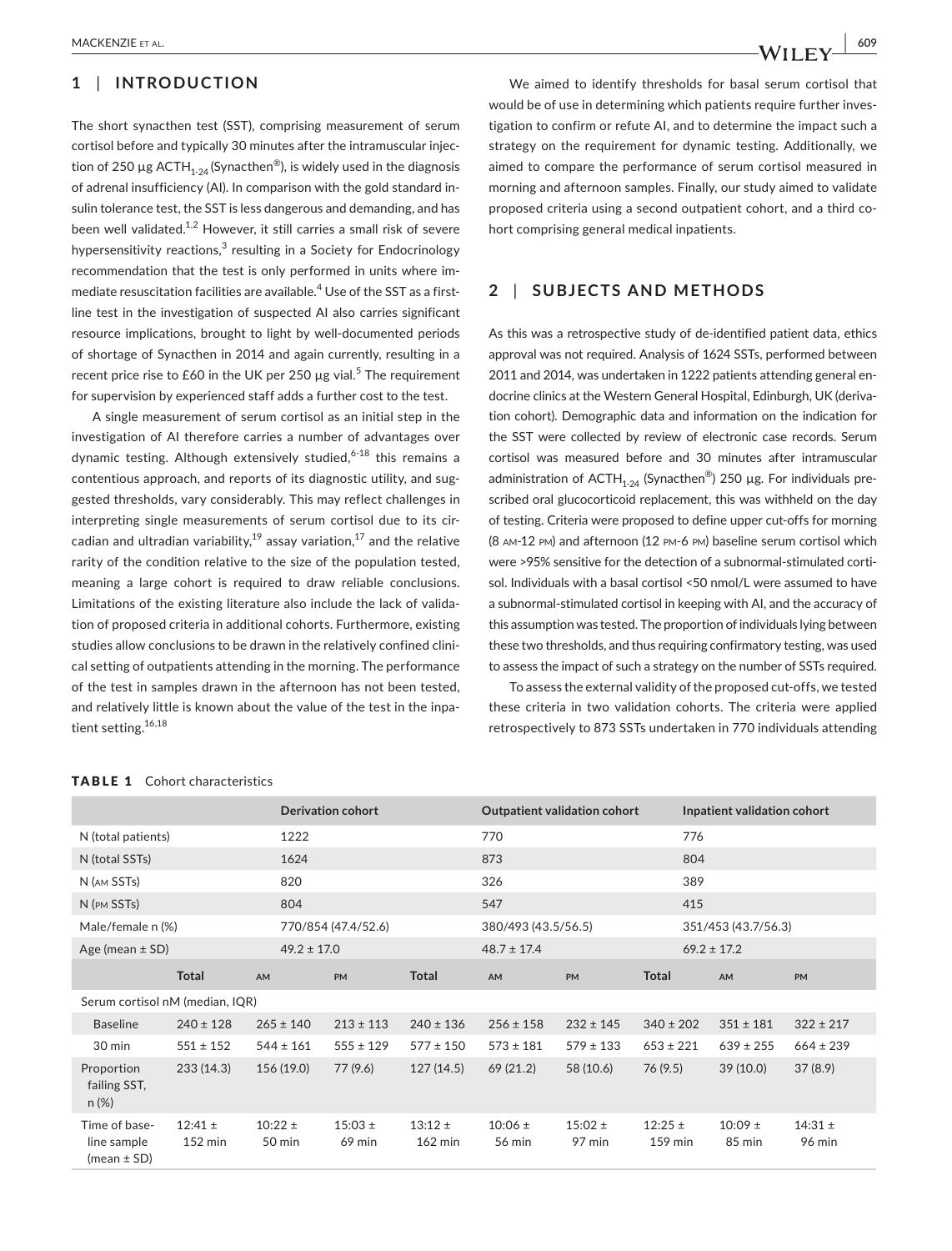**610 |**  MACKENZIE et al.

general endocrine clinics at the Royal Infirmary, Edinburgh, UK, over the same time period (outpatient validation cohort). The third cohort (inpatient validation cohort; n = 804 SSTs in 776 individuals) com‐ prised patients admitted to acute medical units and general medical wards in both hospitals over the period 2011‐2015. For inpatients, data were included where the baseline sample from the SST was taken between 6 am and 6 pm.

Analysis was undertaken to: (a) compare the performance of the test in the morning to that in the afternoon; and (b) assess whether performance of the test in the outpatient and inpatient validation cohorts matched that of the derivation cohort, across both morning and afternoon periods.

Serum cortisol was measured using the same methodology across all cohorts (Abbott Architect® i2000 immunoassay system), according to the manufacturer's protocol. The assay consistently demonstrated an inter‐assay precision below the manufacturer stated CV of 10%. An adequate response to Synacthen was defined as a 30 minute cortisol of ≥430 nmol/L.<sup>20</sup>

#### **2.1** | **Statistical methods**

Sensitivity was defined as the probability that a patient failing the SST is below a given threshold for basal cortisol, and specificity the probability that a patient passing the SST is above that threshold. Positive predictive value (PPV) denotes the proportion of patients below the threshold who fail the SST and negative predictive value (NPV) the proportion of patients above the threshold who pass the SST.

Sensitivity, specificity, NPV and PPV were compared using Fisher's exact test. Area under curve (AUC) for ROC curve analysis and linear regression analysis were performed using SPSS version 23.

# **3** | **RESULTS**

Characteristics of the cohorts are summarised in Table 1. Supplementary data include details on clinical indications (Table S1) and basal serum cortisol vs time (Figure S1). Serum cortisol demon‐ strated an inverse correlation with time across all cohorts (deriva‐ tion cohort  $r^2 = .131$ ,  $P < .001$ ; outpatient validation cohort  $r^2 = .038$ , *P* < .001; inpatient validation cohort *r* <sup>2</sup> = .014, *P* = .001; Figure S1).

#### **3.1** | **Derivation cohort**

To achieve 95% sensitivity for the prediction of subnormal‐stimu‐ lated cortisol, a threshold of <275 nmol/L was selected for morning cortisol and <250 nmol/L for afternoon cortisol (Figures 1 and 2). These achieved sensitivities of 96.2 and 96.1%, respectively (*P* > .99 for difference; Table 2).

The criteria provided a NPV 98.4% and 98.9% in morning vs af‐ ternoon samples, respectively (*P* = .74 for difference). Overall per‐ formance of the test, as assessed by AUC (ROC) was not significantly different in morning vs afternoon samples, although specificity was significantly poorer in the afternoon (am 55.1% vs pm 37.7%, *P* < .0001), accompanied by a poorer positive predictive value (am 37.7% vs pm 14.0%, *P* < .0001).

Baseline serum cortisol was <50 nmol/L in 37 samples. Of these, 36 (95%) had a stimulated serum cortisol of <430 nmol/L.

If it were assumed that confirmatory SSTs were only required for individuals whose baseline serum cortisol lay between the upper and lower cut‐offs, the criteria would result in a reduction in the need for a SST in 48.2% of individuals tested in the morning and 36.2% in the afternoon.

#### **3.2** | **Validation cohorts**

#### **3.2.1** | **Outpatients**

Application of the cut‐offs identified in the derivation cohort to the outpatient validation cohort retained sensitivities of >95% for both morning (98.6%) and afternoon (100%) samples (Table 2). Sensitivities, negative predictive values and AUC (ROC) were not significantly different in comparison with the relevant time peri‐ ods in the derivation cohort. For afternoon samples, specificity was greater in comparison with afternoon samples in the derivation cohort (48.9% vs 37.7%, respectively, *P* = .0001).

All 38 individuals with a baseline serum cortisol <50 nmol/L had a stimulated serum cortisol of <430 nmol/L. The proposed the criteria would result in a reduction in the need for a SST in 52.2% of individ‐ uals tested in the morning and 39.7% in the afternoon.

### **3.2.2** | **Inpatients**

For inpatients, a sensitivity of 95% was achieved for morning sam‐ ples (97.4%) but not afternoon samples (89.2%), and therefore, after‐ noon baseline serum cortisol in inpatients did not meet the primary criterion for diagnostic utility.

For morning samples, sensitivity, negative predictive values and AUC (ROC) were not significantly different in comparison with the derivation cohort. Specificity was greater in comparison with morn‐ ing samples in the derivation cohort (80.0% vs 37.7% respectively, *P* < .0001). Baseline serum cortisol was <50 nmol/L in 7 individuals (1 of whom passed the SST; see 'false positives'). If it was assumed that confirmatory SSTs were only required for individuals whose baseline serum cortisol lay between the upper and lower cut-offs, the criteria would result in a reduction in the need for a SST in 73.8% of inpa‐ tients tested in the morning.

#### **3.3** | **False negatives**

Across all 3301 tests, use of the baseline serum cortisol for the de‐ tection of a subnormal‐stimulated cortisol would have resulted in a total of 16 false negatives, where stimulated cortisol was subnormal despite a baseline serum cortisol above the proposed thresholds. Excluding those inpatients tested in the afternoon, where sensitivity did not meet the prespecified threshold of 95%, the overall false negative rate was 0.4% (12 patients).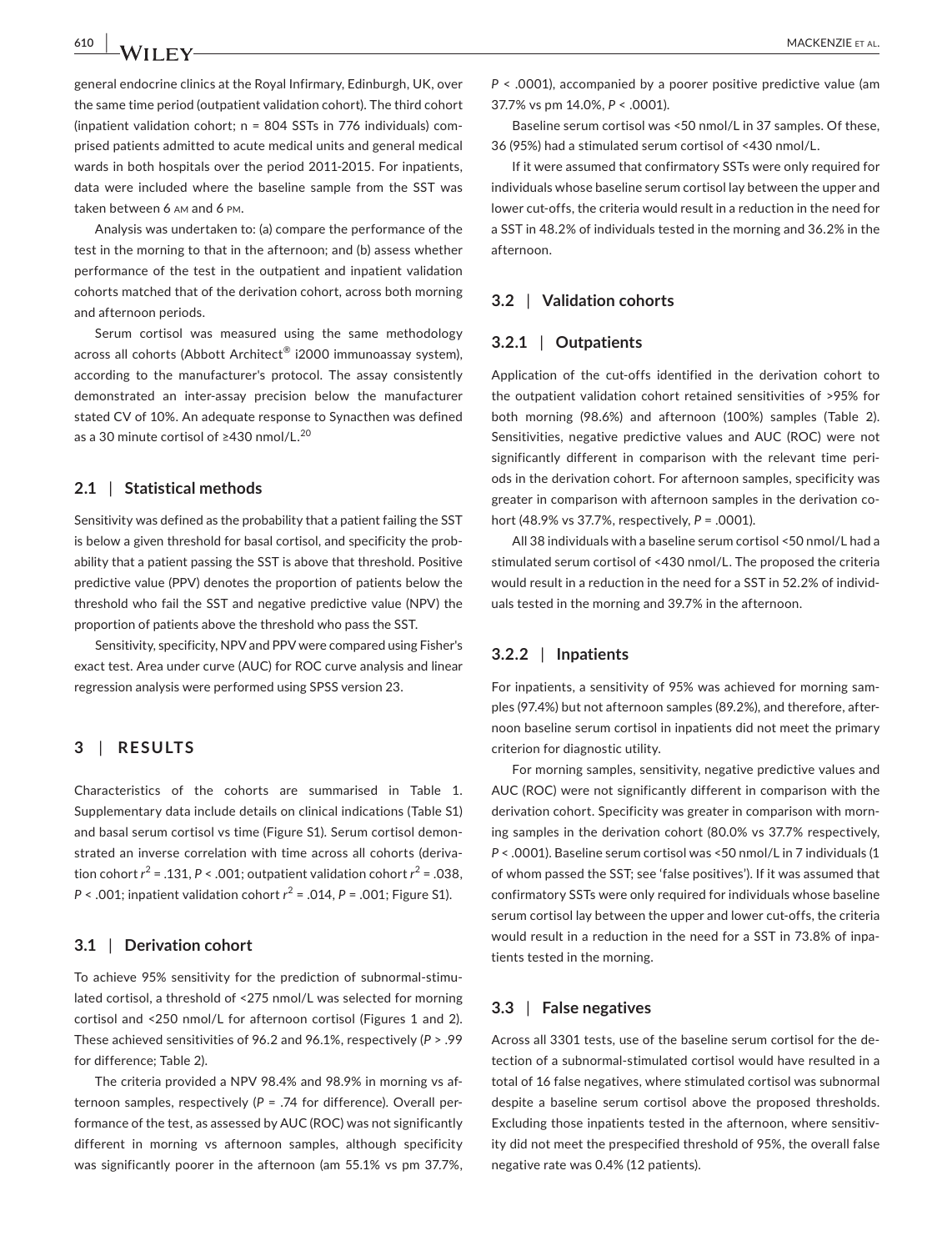

FIGURE 1 Baseline vs post synacthen serum cortisol. Serum cortisol at baseline vs 30 min post synacthen 250 µg IM in: outpatient derivation cohort (A) (B); outpatient validation cohort (C) (D) and inpatient cohort (E) (F). Baseline samples taken 06:00‐12:00 (A) (C) (E) or 12:00‐18:00 (B) (D) (F). Horizontal solid line refers to cut‐off for post synacthen serum cortisol (430 nmol/L) that defines a normal response in the short synacthen test. Vertical solid lines refer to cut-offs for basal serum cortisol which detect a subnormal-stimulated cortisol with sensitivity > 95% in morning (<275 nmol/L) and afternoon (<250 nmol/L) samples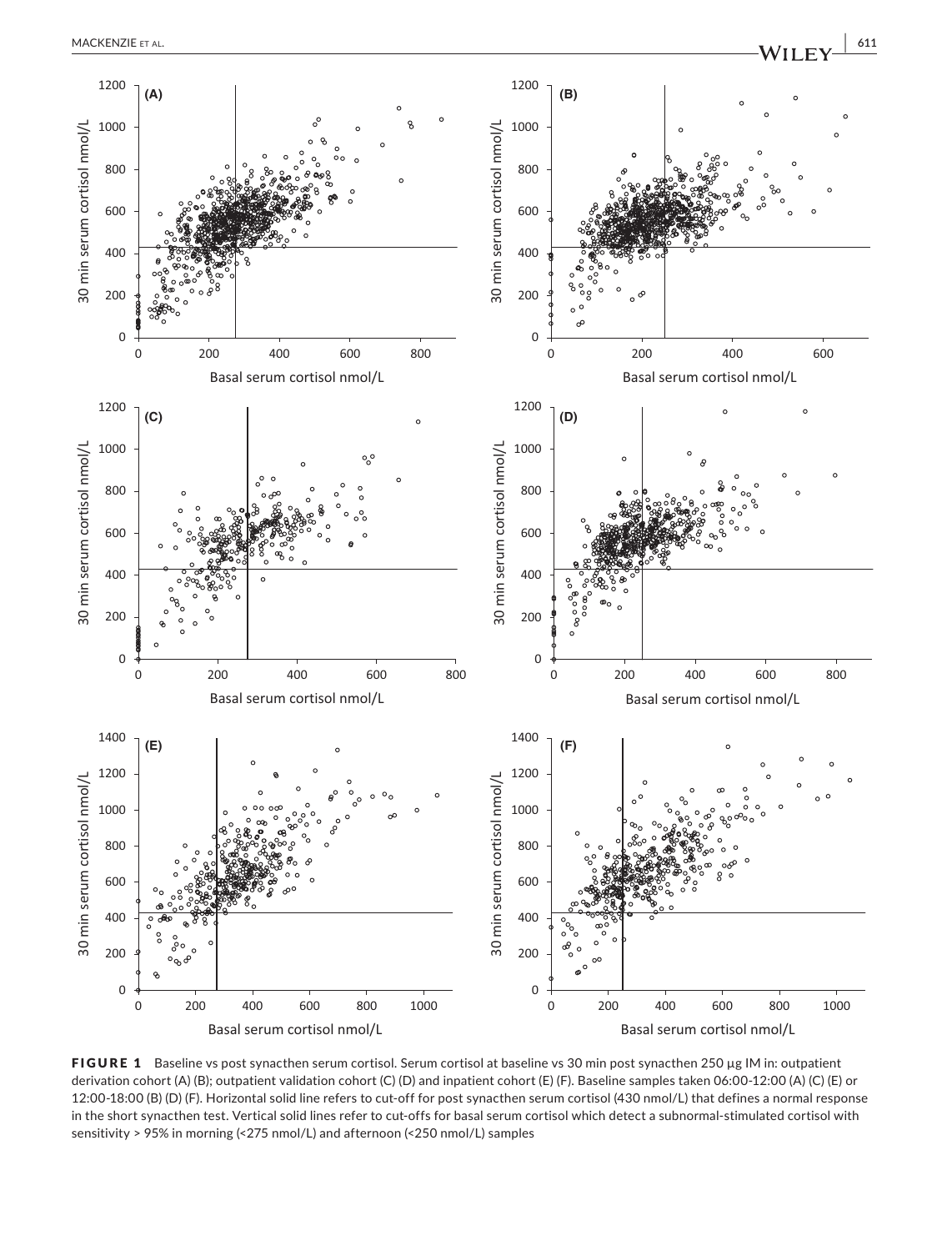

FIGURE 2 Performance of baseline serum cortisol as predictor of a subnormal-stimulated cortisol in all outpatients (A) and inpatients (B). Receiver operating characteristics and baseline cortisol vs sensitivity and specificity for the detection of a subnormal‐stimulated serum cortisol (<430 nmol/L at 30 min following synacthen 250 µg IM). Solid line = baseline samples taken 06:00-12:00; Dashed line = baseline samples taken 12:00‐18:00

Characteristics of these individuals are detailed in Table S2. Follow‐ up data are available for all but one patient and upon repeat testing the majority were subsequently found to have a normal SST. In one, the response was borderline, with a stimulated cortisol 430 nmol/L, and it was felt likely that this patient had Addison's disease on the basis of the clinical background and elevated adrenal antibodies. Only one indi‐ vidual failed the Synacthen test upon repeat testing, and one individual was lost to follow-up having commenced glucocorticoid replacement.

### **3.4** | **False positives**

A basal serum cortisol below 50 nmol/L predicted a subnormal‐stim‐ ulated cortisol with 98% certainty. Of 88 individuals whose basal cortisol lay below this threshold, 2 were found to have a stimulated cortisol greater than 430 nmol/L and would be designated as 'false positives' under the proposed criteria: one with opioid-induced hypogonadism and one with suspected hypophysitis (see Table S3).

# **4** | **DISCUSSION**

Using what is to our knowledge the largest data set of its kind for a single assay, we have shown that using a cut‐off of <275 nmol/L

for samples drawn in the morning, or <250 nmol/L in the afternoon, basal serum cortisol is >95% sensitive for the detection of a subnor‐ mal‐stimulated cortisol. This sensitivity is maintained when apply‐ ing the criteria to a second outpatient cohort, and to a third cohort comprising inpatients, although for inpatients the test only meets the prespecified sensitivity threshold in morning samples. Although specificity and positive predictive value are low, the use of the proposed thresholds would result in a significant reduction in the number of patients requiring dynamic testing with the SST.

Previous efforts to define similar thresholds for basal serum cor‐ tisol have produced values which vary widely.<sup>6-18</sup> Assay variability plays a significant role in limiting the ability to define unified criteria. With this in mind, our thresholds cannot be applied to assays other than the Abbot Architect assay used in this study. A recent study by Sbardella et al compared three assays, including 449 outpatients for whom serum cortisol was measured using the Abbott Architect assay, and found a serum cortisol of <295 nmol/L achieved 95% sen‐ sitivity for the detection of AI. $^{17}$  In our study, comprising a total of over 3000 patients, this sensitivity is exceeded using the same assay and 430 nmol/L cut-off for stimulated cortisol, and receiver operating characteristics are similar.

We have targeted 95% sensitivity in order to enable comparison with recently published literature.<sup>6,7,17</sup> Our data demonstrate NPV is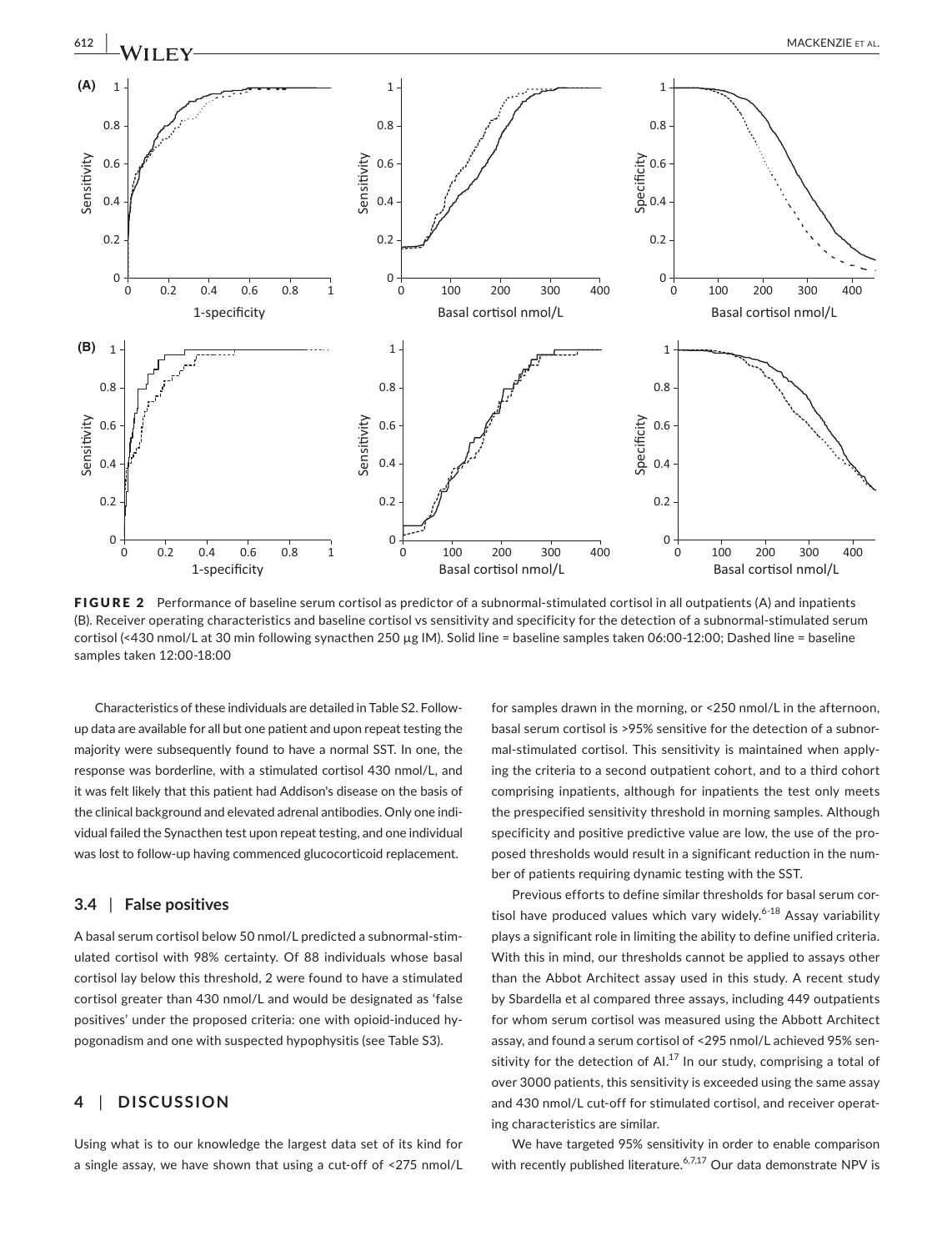|                     | Derivation cohort          |                            |                             | Outpatient validation cohort |                                 |                            |                                | Inpatient validation cohort |                                |                            |                                |
|---------------------|----------------------------|----------------------------|-----------------------------|------------------------------|---------------------------------|----------------------------|--------------------------------|-----------------------------|--------------------------------|----------------------------|--------------------------------|
|                     |                            |                            |                             |                              |                                 |                            |                                |                             |                                |                            |                                |
|                     | $(n = 820)$<br>AM          | $(n = 804)$<br>Md          | $(AM \vee SPM)$ $(n = 326)$ | AM                           | derivation<br>cohort)<br>(VS AM | $(n = 547)$<br>Md          | (vs PM deriva-<br>tion cohort) | $(n = 389)$<br>ΔM           | (vs AM deriva-<br>tion cohort) | $(n = 415)$<br>Md          | (vs PM deriva-<br>tion cohort) |
| Sensitivity         | 96.2%                      | 96.1%                      | 66.5                        | 98.6%                        | -68                             | 100%                       | 26                             | 97.4%                       | 66.5                           | 89.2%                      | $\overline{c}$                 |
| Specificity         | 55.1%                      | 37.7%                      | 50001                       | 56.8%                        | $\overline{71}$                 | 48.9%                      | .0001                          | 80.0%                       | 5000.5                         | 72.8%                      | 5000                           |
| $\geq$              | 98.4%                      | 98.9%                      | 74.                         | 99.3%                        | -68                             | 100%                       | 25                             | 99.6%                       | .25                            | 98.6%                      | 66.5                           |
| PPV                 | 33.5%                      | 14.0%                      | 50001                       | 38.0%                        | $\ddot{3}$                      | 18.8%                      | $\overline{0}$                 | 35.2%                       | $\dot{z}$                      | 24.3%                      | 50.5                           |
| AUC ROC<br>(95% CI) | $(0.869 - 0.918)$<br>0.893 | $(0.802 - 0.893)$<br>0.848 | $\frac{6}{1}$               | $(0.889 - 0.952)$<br>0.920   | 0.37                            | $(0.888 - 0.954)$<br>0.921 | 051                            | $(0.920 - 0.970)$<br>0.943  | $\Xi$                          | $(0.856 - 0.943)$<br>0.899 | $\ddot{c}$                     |

ity >95% for the detection of a subnormal-stimulated serum cortisol (<430 nmol/L at 30 min following Synacthen 250 µg IM. ity >95% for the detection of a subnormal‐stimulated serum cortisol (<430 nmol/L at 30 min following Synacthen 250 µg IM. Abbreviations: AUC, area under the curve; NPV, negative predictive value; PPV, positive predictive value. Abbreviations: AUC, area under the curve; NPV, negative predictive value; PPV, positive predictive value.

very high using this threshold, although because of the dependence of NPV on pretest probability, caution is required in those with a particularly high index of clinical suspicion. Although setting a higher sensitivity would come at the expense of a greater proportion of patients requiring confirmatory testing, we found cut‐offs of <308 and <312 nmol/L would achieve 99% and 100% sensitivity, respec ‐ tively, for morning samples. In the afternoon, a cut‐off of <312 nmo ‐ l/L is required to meet both 99% and 100% thresholds. Even using the lower 95% threshold however, the few individuals in the group of 'false negatives' are likely to have a degree of adrenal reserve, and in our study, the majority in this group were subsequently found to have intact adrenal function upon repeat testing. We found a basal serum cortisol of below 50 nmol/L to be

strongly predictive of a subnormal‐stimulated cortisol, with only two 'false positives' across all cohorts using this approach. In one of these, a basal serum cortisol alone may have been the more ap ‐ propriate test, given the suspicion of a recent pituitary insult. The second patient demonstrated a pattern previously reported in as ‐ sociation with opioid analgesia,  $2^{1,22}$  and we would recommend dynamic testing as a first‐line approach for this patient group.

Diurnal variability is a concern when interpreting single measure ‐ ments of serum cortisol.<sup>19</sup> Due to this, previously published studies in outpatients have assessed morning cortisol alone. Recently, *Brown et al* produced time adjusted criteria, 7 although samples were drawn from 0700‐1200 only. We have shown the test is equally sensitive when serum cortisol is sampled in the afternoon and overall perfor ‐ mance, assessed by ROC analysis, is similar. The requirement for a slightly lower cut-off, and the reduced specificity of the test in the afternoon reflect the diurnal variation in serum cortisol. This varia ‐ tion is slightly smaller than reported in other studies,  $2^{3,24}$  perhaps reflecting a degree of stress in patients attending outpatient clinics compared with studies in healthy volunteers. Despite the reduction in specificity with afternoon testing, use of the criteria would still avoid the requirement for dynamic testing in a significant proportion of patients when tested in the afternoon.

For inpatients, comparatively little attention has been given to the use of a single measurement of serum cortisol as an initial step in the approach to suspected AI, although an approach which avoids the need for a carefully timed dynamic test in busy inpatient units is clearly advantageous. Our study addresses this question using predefined criteria and in a much larger cohort than previously pub ‐ lished studies. $16,18$  We have found morning basal serum cortisol is highly sensitive and carries the potential for a large reduction in the need for SSTs. Sensitivity was inferior in the afternoon, and while it is possible that performance of the test here would be improved by defining a higher cut‐off, this would require study of a second inpa ‐ tient cohort to validate separate criteria.

# **4.1**  | **Limitations**

The main limitation of our study is the retrospective nature of the data collection and possible institutional referral bias for outpatients. For inpatients, interpretation of serum cortisol is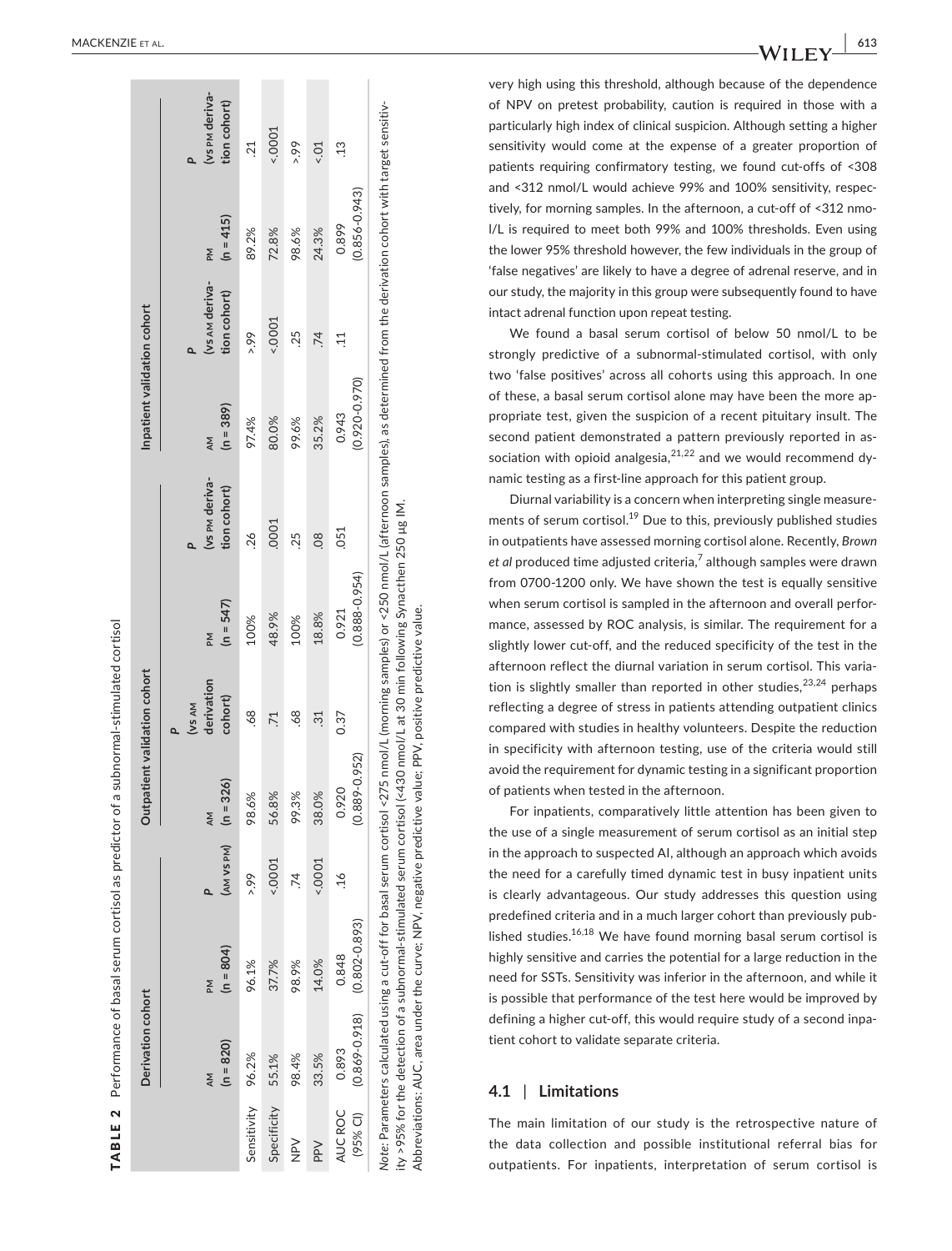**614 |**  MACKENZIE et al.

complicated by difficulty defining an 'appropriate' response to acute illness in a heterogeneous group, and the findings cannot be generalised to critically ill patients. Equally, alterations in cortisol binding in acute illness further complicate interpretation of total serum cortisol measurements<sup>25</sup> and we have not been able to measure free cortisol. Finally, the data need to be interpreted in light of the limitations of the SST compared with the gold stand‐ ard insulin tolerance test (ITT). Although the SST is generally well validated, $1,2$  it provides a less physiological stimulus than the ITT, and should be interpreted with particular caution where results are borderline. Importantly, in those with a strong preclinical prob‐ ability, and particularly in those with pituitary disease, $26$  a normal SST does not exclude AI.

# **5** | **CONCLUSION**

The study demonstrates a single measurement of serum cortisol carries the potential to significantly reduce the need for dynamic testing, whether in outpatients or in general medical inpatients. A single measurement of serum cortisol can also easily be done in primary care, and for outpatients, the test is of use whether samples are taken in the morning or afternoon, reducing the need for hospital referrals and further adding to the value of this strategy in the initial investigation of AI.

#### **ACKNOWLEDGEMENTS**

Nothing to declare.

#### **DATA AVAILABILITY STATEMENT**

The data that support the findings of this study are available on re‐ quest from the corresponding author. The data are not publicly avail‐ able due to privacy restrictions.

#### **ORCID**

*Scott D. Mackenzie* <https://orcid.org/0000-0001-7607-8099> *Robert M. Gifford* <https://orcid.org/0000-0002-6248-6400> *Fraser W. Gibb* <https://orcid.org/0000-0002-5576-6463>

#### **REFERENCES**

- 1. Hurel SJ, Thompson CJ, Watson MJ, Harris MM, Baylis PH, Kendall‐ Taylor P. The short Synacthen and insulin stress tests in the assess‐ ment of the hypothalamic‐pituitary‐adrenal axis. *Clin Endocrinol (Oxf)*. 1996;44(2):141‐146.
- 2. Stewart PM, Corrie J, Seckl JR, Edwards CR, Padfield PL. A ratio‐ nal approach for assessing the hypothalamo-pituitary-adrenal axis. *Lancet*. 1988;1(8596):1208‐1210.
- 3. Abjörn C, Leonhardt T. Anaphylactic shock with fatal outcome after injection of synthetic corticotropin (Synacthen Depot) in a patient with severe asthma. *L kartidningen*. 1970;67(39):4364‐4366.
- 4. Tomlinson JW.Society for endocrinology position statement on the use of synthetic acth (Synacthen) in patients with a history of asthma. Revised and updated March 2017. [https://www.endocrinol](https://www.endocrinology.org/media/2712/sfe-synacthen-position-statement-2018.pdf) [ogy.org/media/2712/sfe-synacthen-position-statement-2018.pdf.](https://www.endocrinology.org/media/2712/sfe-synacthen-position-statement-2018.pdf) Accessed January 28, 2019.
- 5. Society for Endocrinology. Department of health advice on synacthen shortage. [https://www.endocrinology.org/news/](https://www.endocrinology.org/news/item/13218/Department-of-Health-advice-on-synacthen-shortage) [item/13218/Department-of-Health-advice-on-synacthen-short](https://www.endocrinology.org/news/item/13218/Department-of-Health-advice-on-synacthen-shortage)‐ [age.](https://www.endocrinology.org/news/item/13218/Department-of-Health-advice-on-synacthen-shortage) Accessed January 28, 2019.
- 6. Yo WS, Toh LM, Brown SJ, Howe WD, Henley DE, Lim EM. How good is a morning cortisol in predicting an adequate response to intramuscular synacthen stimulation? *Clin Endocrinol (Oxf)*. 2014;81(1):19‐24.
- 7. Brown S, Hadlow N, Badshah I, Henley D. A time‐adjusted corti‐ sol cut-off can reduce referral rate for Synacthen stimulation test whilst maintaining diagnostic performance. *Clin Endocrinol (Oxf)*. 2017;87(5):418‐424.
- 8. Grinspoon SK, Biller BM. Clinical review 62: Laboratory assessment of adrenal insufficiency. *J Clin Endocrinol Metab*. 1994;79(4):923‐931.
- 9. Hägg E, Asplund K, Lithner F. Value of basal plasma cortisol assays in the assessment of pituitary‐adrenal insufficiency. *Clin Endocrinol (Oxf)*. 1987;26(2):221‐226.
- 10. Woods CP, Argese N, Chapman M, et al. Adrenal suppression in patients taking inhaled glucocorticoids is highly prevalent and management can be guided by morning cortisol. *Eur J Endocrinol*. 2015;173:633‐642.
- 11. Yip C‐E, Stewart SA, Imran F, et al. The role of morning basal serum cortisol in assessment of hypothalamic pituitary‐adrenal axis. *Clin Invest Med*. 2013;36(4):E216‐222.
- 12. Kazlauskaite R, Evans AT, Villabona CV, et al. Corticotropin tests for hypothalamic‐pituitary‐ adrenal insufficiency: a metaanalysis. *J Clin Endocrinol Metab*. 2008;93(11):4245‐4253.
- 13. Wand GS, Ney RL. Disorders of the hypothalamic‐pituitary‐adrenal axis. *Clin Endocrinol Metab*. 1985;14(1):33‐53.
- 14. Struja T, Briner L, Meier A, et al. Diagnostic accuracy of basal serum cortisol level to predict adrenal insufficiency in cosyntropin testing: results from an observational cohort study with 804 patients. *Endocr Pract*. 2017;23(8):949‐961.
- 15. Le Roux CW, Meeran K, Alaghband‐Zadeh J. Is a 0900‐h serum cortisol useful prior to a short synacthen test in outpatient assess‐ ment? *Ann Clin Biochem*. 2002;39(Pt 2):148‐150.
- 16. Cheung K‐T, So W‐Y, Ma R‐W, Kong A‐S, Chow F‐C. Spot and morn‐ ing cortisol in comparison to low dose short Synacthen® Test. *JAFES*. 2015;30(2):147‐154.
- 17. Sbardella E, Isidori AM, Woods CP, et al. Baseline morning corti‐ sol level as a predictor of pituitary‐adrenal reserve: a comparison across three assays. *Clin Endocrinol*. 2017;86(2):177‐184.
- 18. Kadiyala R, Kamath C, Baglioni P, Geen J, Okosieme OE. Can a random serum cortisol reduce the need for short synacthen tests in acute medical admissions? *Ann Clin Biochem*. 2010;47(Pt 4):378‐380.
- 19. Spiga F, Walker JJ, Terry JR, Lightman SL. HPA axis‐rhythms. *Compr Physiol*. 2014;4(3):1273‐1298.
- 20. El-Farhan N, Pickett A, Ducroq D, et al. Method-specific serum cortisol responses to the adrenocorticotrophin test: comparison of gas chromatography‐mass spectrometry and five automated immuno‐ assays. *Clin Endocrinol (Oxf)*. 2013;78(5):673‐680.
- 21. Palm S, Moenig H, Maier C. Effects of oral treatment with sustained release morphine tablets on hypothalamic‐pituitary‐adrenal axis. *Methods Find Exp Clin Pharmacol*. 1997;19(4):269‐273.
- 22. Gibb FW, Stewart A, Walker BR, Strachan MW. Adrenal insuffi‐ ciency in patients on long‐term opioid analgesia. *Clin Endocrinol (Oxf)*. 2016;85(6):831‐835.
- 23. Selmaoui B, Touitou Y. Reproducibility of the circadian rhythms of serum cortisol and melatonin in healthy subjects: a study of three different 24‐h cycles over 6 weeks. *Life Sci*. 2003;73(26):3339‐3349.